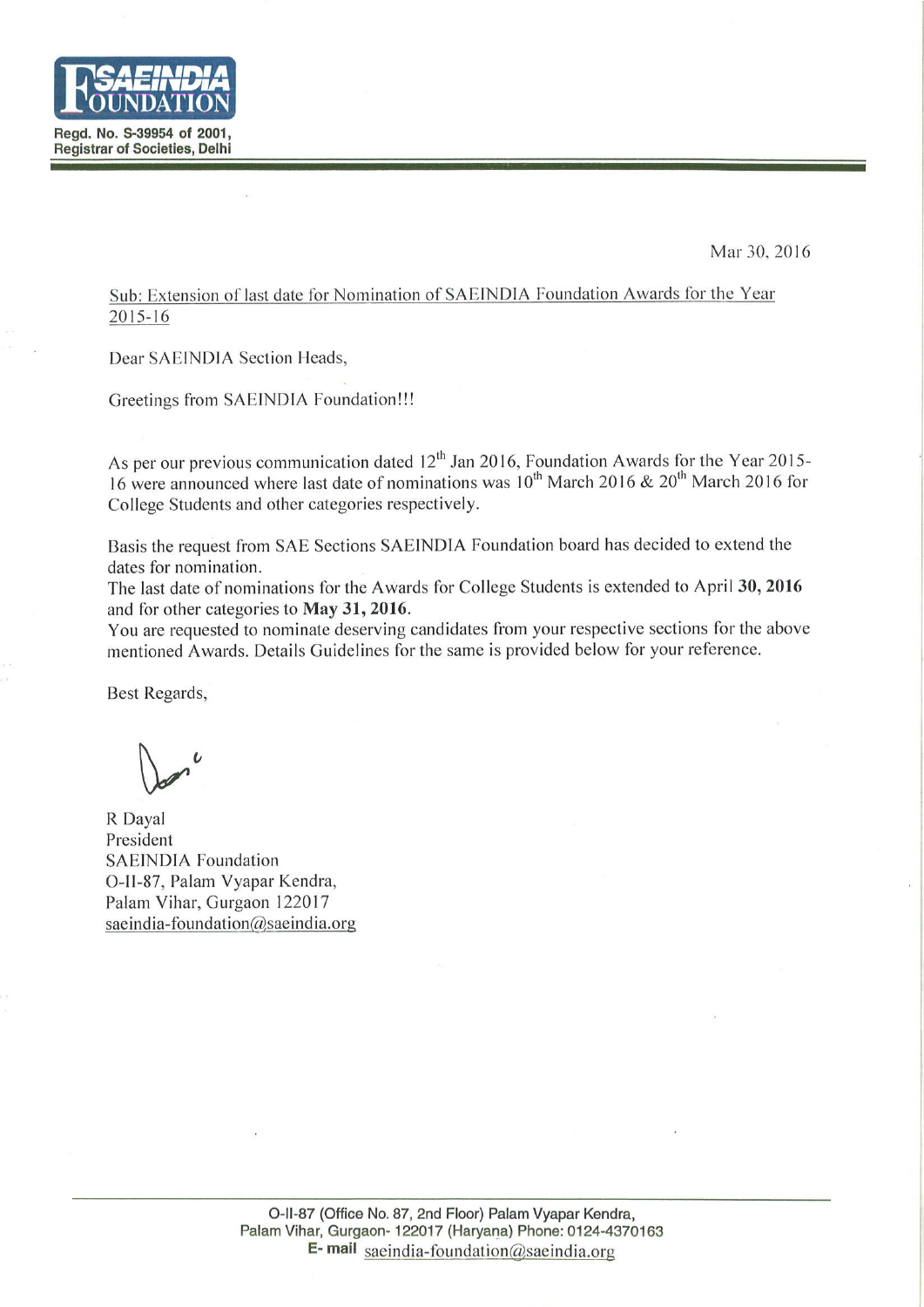

Jan 12, 2016

#### Sub: SAEINDIA Foundation Awards for the Year 2015-16

Dear SAEINDIA Section Heads,

Greetings from SAEINDIA Foundation!!!

SAEINDIA Foundation has been recognizing aspiring and promising school and college students by giving scholarships for past few years. In past 3 years, an initiative was taken to recognize Individuals who have significantly contributed towards advancement of mobility community in India.

SAEINDIA Foundation is pleased to announce Awards for the year 2015-16. The Awards and scholarships to be given this year are as below. Details attached herewith.

| $\frac{1}{2}$              | A World in Motion Awards                         |
|----------------------------|--------------------------------------------------|
| $\overline{\phantom{a}}$   | Kalpana Chawla Award                             |
|                            | Section awards for Students                      |
|                            | Prof B S Murthy Award                            |
|                            | Myers Uyehara Outstanding Student paper Award    |
|                            | Revati Iyer Memorial Award                       |
|                            | SAEINDIA Student of the Year Award               |
| 3. University Professors - | <b>SAEINDIA GURU Awards</b>                      |
| 4. Working Professionals - | SAEINDIA Engineer of the Year Award              |
| $\sim$                     | <b>SAEINDIA Champions Award</b>                  |
| $\overline{\phantom{a}}$   | Life Time Achievement Award (on exclusive basis) |
|                            | Roll of Honor                                    |
| $\overline{\phantom{a}}$   | <b>SAEINDIA Corporate Award</b>                  |
|                            |                                                  |

The last date of nominations for the Awards for College Students is March 10, 2016, and for other categories is March 20, 2016.

You are requested to nominate deserving candidates from your respective sections for the above mentioned Awards. Details Guidelines for the same is provided below for your reference.

Best Regards,

R Dayal President **SAEINDIA Foundation** O-II-87, Palam Vyapar Kendra, Palam Vihar, Gurgaon 122017 saeindia-foundation@saeindia.org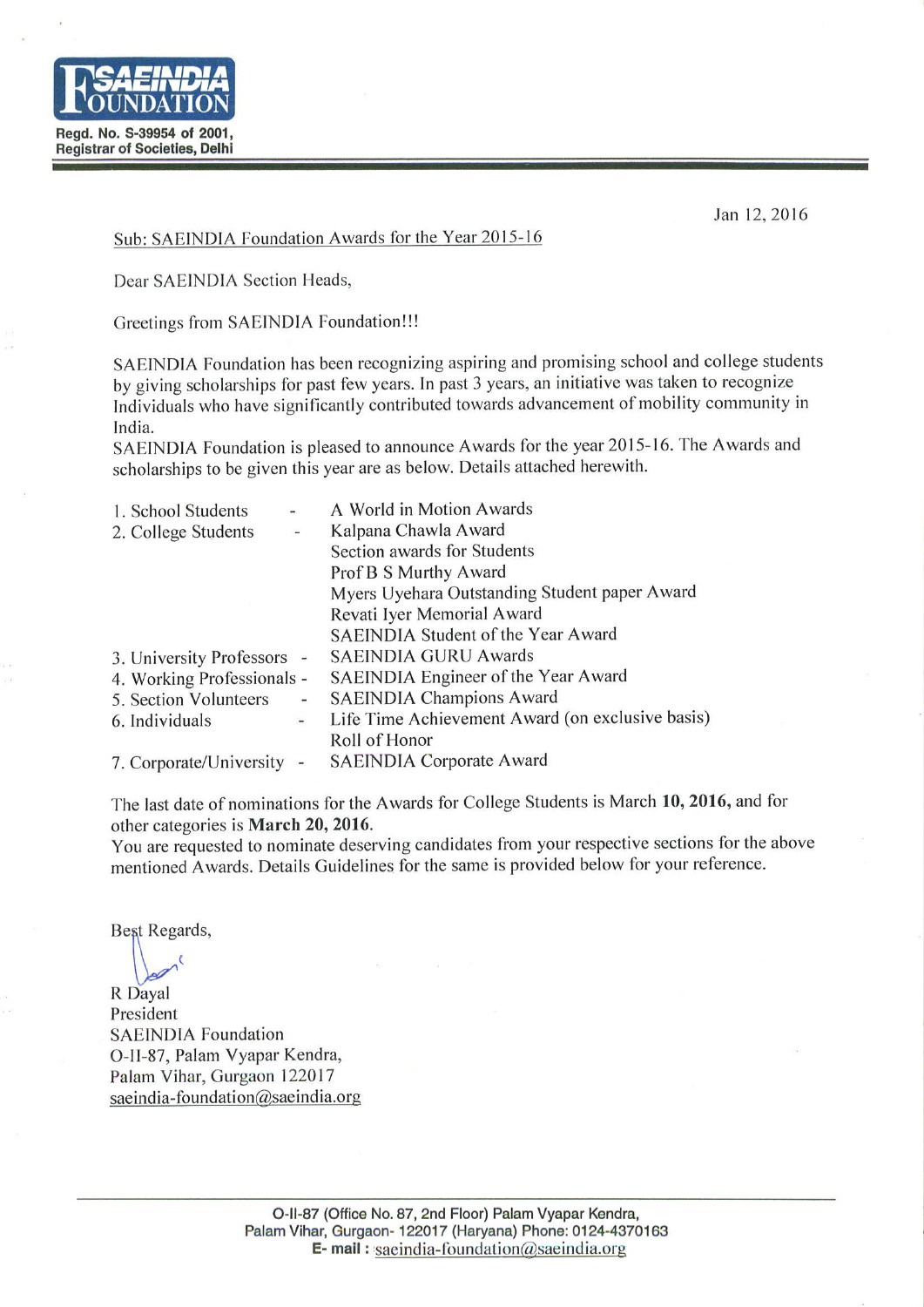|      |                                    | <b>SAEINDIA Foundation Awards for 2015-16</b>              |                   |                    |                            |                          |                                           |                          |
|------|------------------------------------|------------------------------------------------------------|-------------------|--------------------|----------------------------|--------------------------|-------------------------------------------|--------------------------|
| S No | Category                           | Type of award                                              | <b>Award Code</b> | <b>Award Level</b> | <b>Award Nomination By</b> | <b>Screening By</b>      | <b>Cash Amount for Awards</b>             | Sponsor                  |
|      | <b>School Students</b>             | A World in Motion                                          | <b>SS AWIM</b>    | National           | Competition                | <b>AWIM Committee</b>    | Total Rs 140,000/-                        | Trim India               |
|      |                                    | Kalpana Chawla Award                                       | CS-KC             | National           | Sections/Members           | <b>Tech Committee</b>    | Rs 15,000/-, Rs 10,000/-<br>and Rs 5000/- | Trim India               |
|      |                                    | Section awards for Students                                | CS-SA             | Section            | Members                    | <b>Section Committee</b> | Total 37 nos awards @ Rs<br>4000/- each.  | SAEINDIA<br>Foundation   |
|      |                                    | Prof B S Murthy Award                                      | CS-MA             | National           | Sections/Members           | <b>Tech Committee</b>    | Rs 4000/- and Rs 2000/-                   | SAE International        |
| 2    | <b>College Students</b>            | Myers Uyehara Outstanding Student paper Award              | CS-MU             | National           | Sections/Members           | <b>Tech Committee</b>    | Rs 15,000/-, Rs 10,000/-<br>and Rs 5000/- | <b>SAE International</b> |
|      |                                    | Revati Iver Memorial Award                                 | CS-RI             | National           | Sections/Members           | <b>Tech Committee</b>    | Rs 3000/-, Rs 2000/- and<br>Rs 1000/-     | Mr Murli Iver            |
|      |                                    | <b>SAEINDIA Student of the Year Award</b>                  | CS-SY             | National           | Sections                   | <b>Tech Committee</b>    | Rs 15,000/-, Rs 10,000/-<br>and Rs 5000/- | <b>JBML</b>              |
| з    | <b>Working Professionals</b>       | SAEINDIA Engineer of the Year Award                        | WP-EY             | National           | Sections                   | <b>Tech Committee</b>    | No cash award                             | Caparo                   |
| 4    | <b>SAEINDIA Section Volunteers</b> | Individual contribution towards SAEINDIA - Champions Award | SV-CA             | National           | Sections                   | <b>Tech Committee</b>    | No cash award                             | PRICOL                   |
| 5    | University Professors / Teachers   | Support to Students in promoting SAEINDIA - GURU Awards    | $UP-GA$           | National           | Sections                   | Senior Committee         | No cash award                             | Asahi India              |
| 6    | Mentors / Guide / Seniors from     | Life Time Achievement (on exclusive basis)                 | <b>LTA</b>        | National           | Sections                   | Senior Committee         | No cash award                             | ARAI                     |
|      | Industry & Academics.              | Role of Honour (More than 1 Award possible)                | <b>ROH</b>        | National           | Sections                   | Senior Committee         | No cash award                             | SAEINDIA<br>Foundation   |
| 7    | Corporate/University/Association   | <b>Corporate Award</b>                                     | COA               | National           | Sections                   | Senior Committee         | No cash award                             | SAEINDIA<br>Foundation   |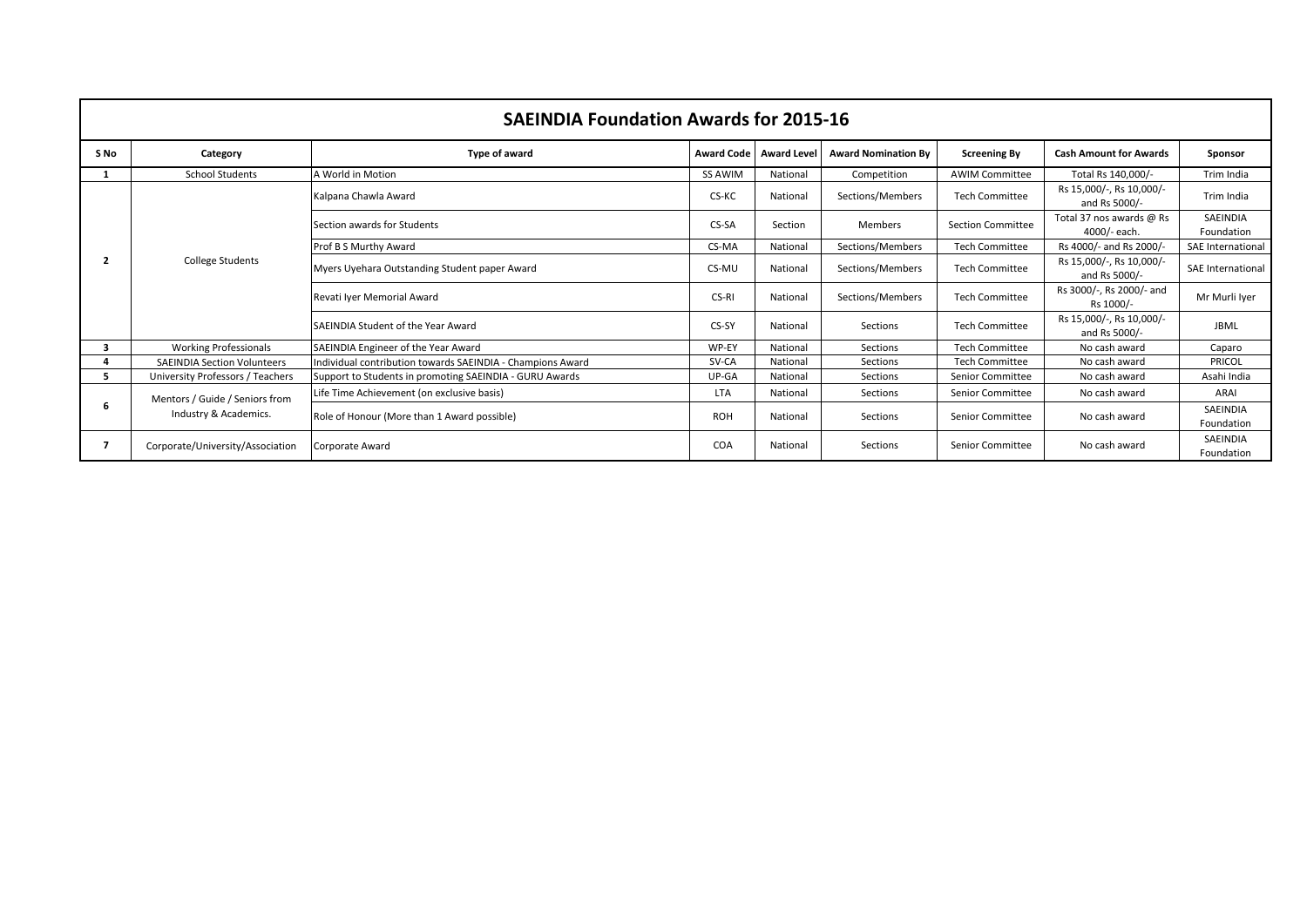#### **Guidelines**

#### **1. Last Date of receipt of Nominations are as follows:**

**Awards Last date of receipt** CS-KC, CS-SA, CS-MA, CS-MU, CS-RI, & CS-SY March 10, 2016 WP-EY, SV-CA, UP-GA, LTA, ROH & COA March 20, 2016

#### **2. Send nominations to respective Sections at following emails:**

| <b>Bangalore Section</b> | saeindia_bangalore@saeindia.org |
|--------------------------|---------------------------------|
| <b>Eastern Section</b>   | dy.manager.project@saeindia.org |
| Northern Section         | ed@s aenis.org                  |
| <b>Southern Section</b>  | awards@saeiss.org               |
| <b>Western Section</b>   | standard.sae@araiindia.com      |
|                          |                                 |

#### **3. Guidelines:**

- a) Nominations for the award must be submitted on the official "Nomination form", "Annexure-1" and include a written citation.
- b) Supporting documents may be attached as necessary.
- c) All nominations will be reviewed by the Evaluation Committee. Their decision shall be final and binding on all.
- d) Only successful candidates / awardees shall be informed by Email.
- e) Nominations must reach / emailed to respective SAEINDIA Section office latest by the date mentioned above.
- f) In case of any clarification, one may contact SAEINDIA Foundation office as below, by Email.

**Contact:** [saeindia-foundation@saeindia.org](mailto:saeindia-foundation@saeindia.org)

c/o SAEINDIA Northern India Section O-II-87, Palam Vyapar Kendra, Palam Vihar, Gurgaon 122017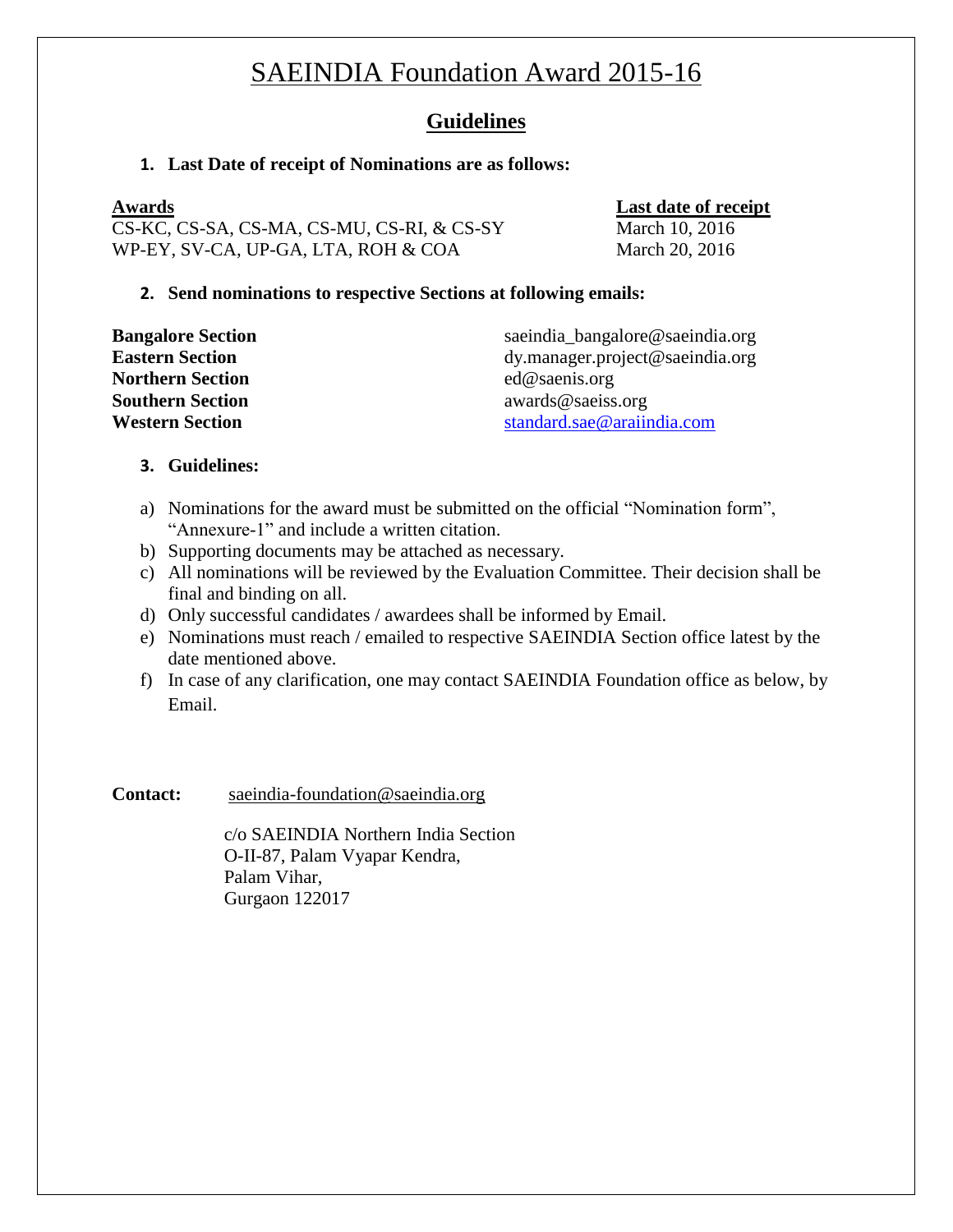#### **Nomination Form**

#### **1. Nomination for Award Category:** (Please mention code as per Awards List)

#### **2. Nominee Details:**

| Name:                  |  |
|------------------------|--|
| Title:                 |  |
| Designation :          |  |
| Office / Institution : |  |
| Email:                 |  |
| Mobile No:             |  |

#### **3. Candidate's Details:**

| Name:                                        |  |
|----------------------------------------------|--|
| Title:                                       |  |
| Phone:                                       |  |
| Email:                                       |  |
| Contact address:                             |  |
| City:                                        |  |
| Postal/Zip Code:                             |  |
| Current Job Title (if retired, indicate so): |  |
| Organization:                                |  |
| Contact address:                             |  |
| City:                                        |  |
| Postal/Zip Code:                             |  |
| SAEINDIA Member: Yes/No                      |  |
| Any key position held in SAEINDIA :          |  |

**4. Citation / Achievements :** (please provide summary, add additional sheets)

#### **5. List of Documents enclosed :** (please provide list of attachments)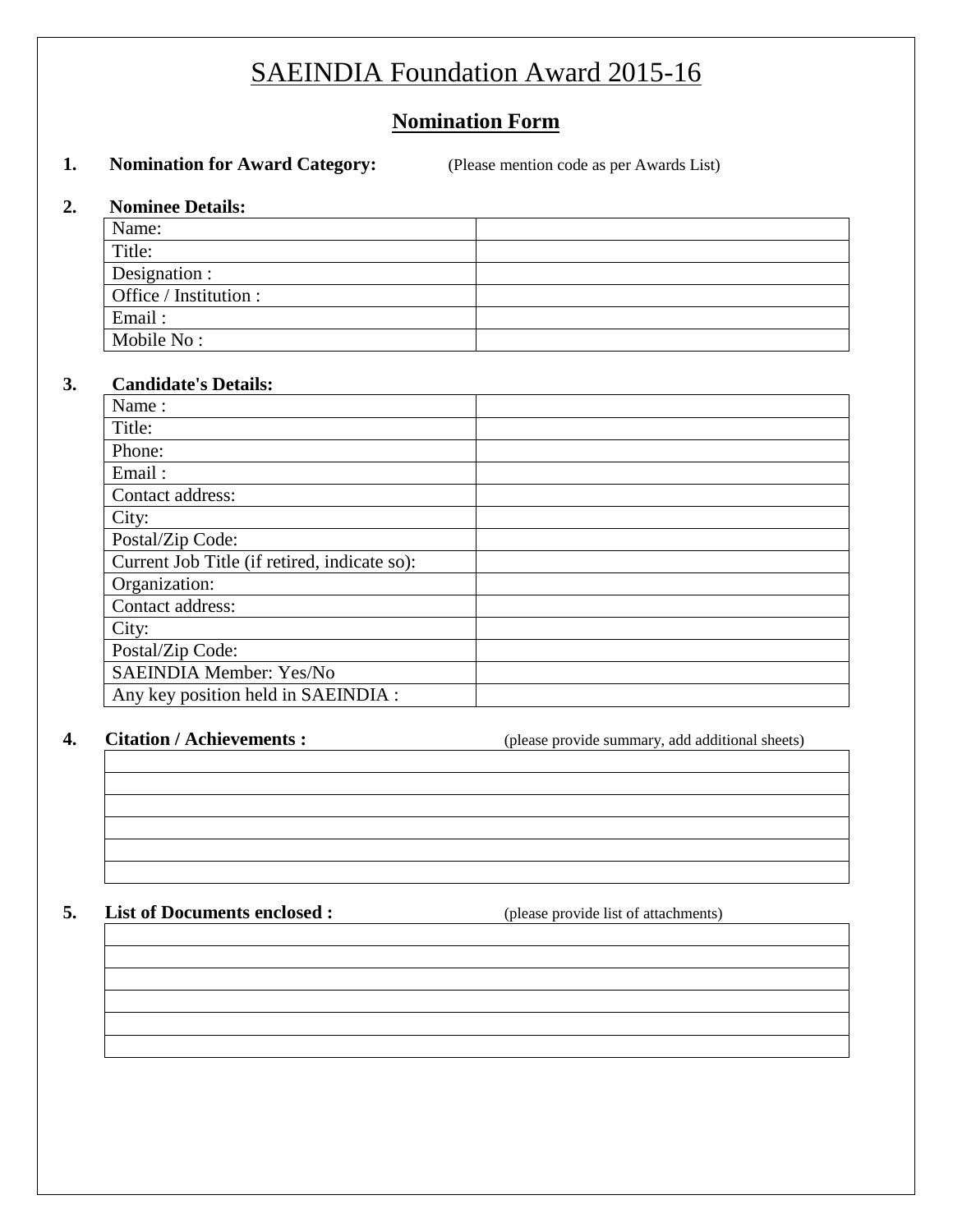|                | 1. Award:        | <b>SAEINDIA AWIM Awards</b>                                                                      |
|----------------|------------------|--------------------------------------------------------------------------------------------------|
|                | 2. Award Code:   | <b>SS-AWIM</b>                                                                                   |
|                | 3. Award Amount: | Total awards for an amount Rs 140,000/-<br>Categories decided by AWIM Organizing Committee       |
|                | 4. Eligibility : | School Students participating in AWIM (A World in<br>Motion) Program                             |
| 5 <sub>1</sub> | Criteria :       | Schools participating in AWIM Regional and National level<br>competitions held every year.       |
|                | 6. Procedure:    | AWIM Contest being held every year.<br>Separate announcements are made to participating Schools. |
|                |                  | 7. Award Contributed By : M/s TRIM India, Gurgaon                                                |
| 8.             | Contact:         | i) AWIM Committee<br>Details also available on SAEINDIA website.                                 |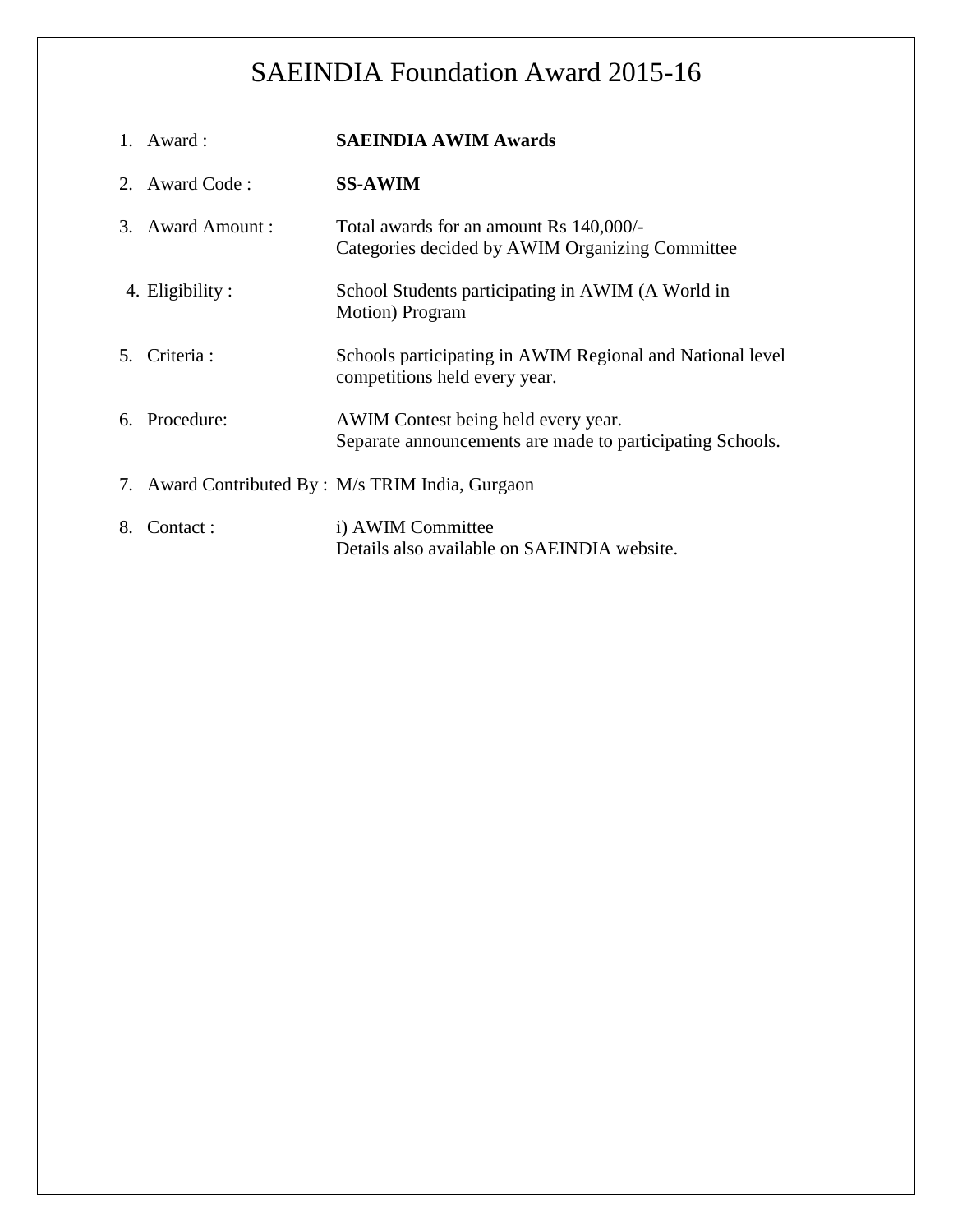|    | 1. Award:                | <b>SAEINDIA Kalpana Chawla Award</b>                                                                                                                                                                                                                                                                                                                                            |
|----|--------------------------|---------------------------------------------------------------------------------------------------------------------------------------------------------------------------------------------------------------------------------------------------------------------------------------------------------------------------------------------------------------------------------|
|    | 2. Award Code:           | <b>CS-KC</b>                                                                                                                                                                                                                                                                                                                                                                    |
| 3. | <b>Award Amount:</b>     | First Prize - Rs 15,000/-<br>Second prize - Rs 10,000/-<br>Third prize - Rs 5,000/-                                                                                                                                                                                                                                                                                             |
| 4. | Eligibility:             | Only Women undergraduates / post graduate Engineering students<br>from 2nd year onwards are eligible.<br>Must be SAEINDIA Student member                                                                                                                                                                                                                                        |
|    | 5. Criteria:             | Award will be based on following performance criteria and will<br>be awarded to 3 best candidates :<br>a) Academic performance (weightage 40%)<br>b) Participation in SAE activities (weightage 40%)<br>c) Special achievements / awards / recognitions (weightage 20%)                                                                                                         |
| б. | Procedure:               | Applications for Kalpana Chawla award to be sent to<br>respective SAEINDIA sections.<br>Copies of all supporting and reference documents to be submitted.<br>each section will shortlist the applications and thereafter would<br>recommend maximum 3 best candidates to SAEINDIA foundation.<br>Evaluation Committee will finalize the 3 best candidates on<br>national level. |
|    | 7. Award Contributed By: | M/s TRIM India, Gurgaon                                                                                                                                                                                                                                                                                                                                                         |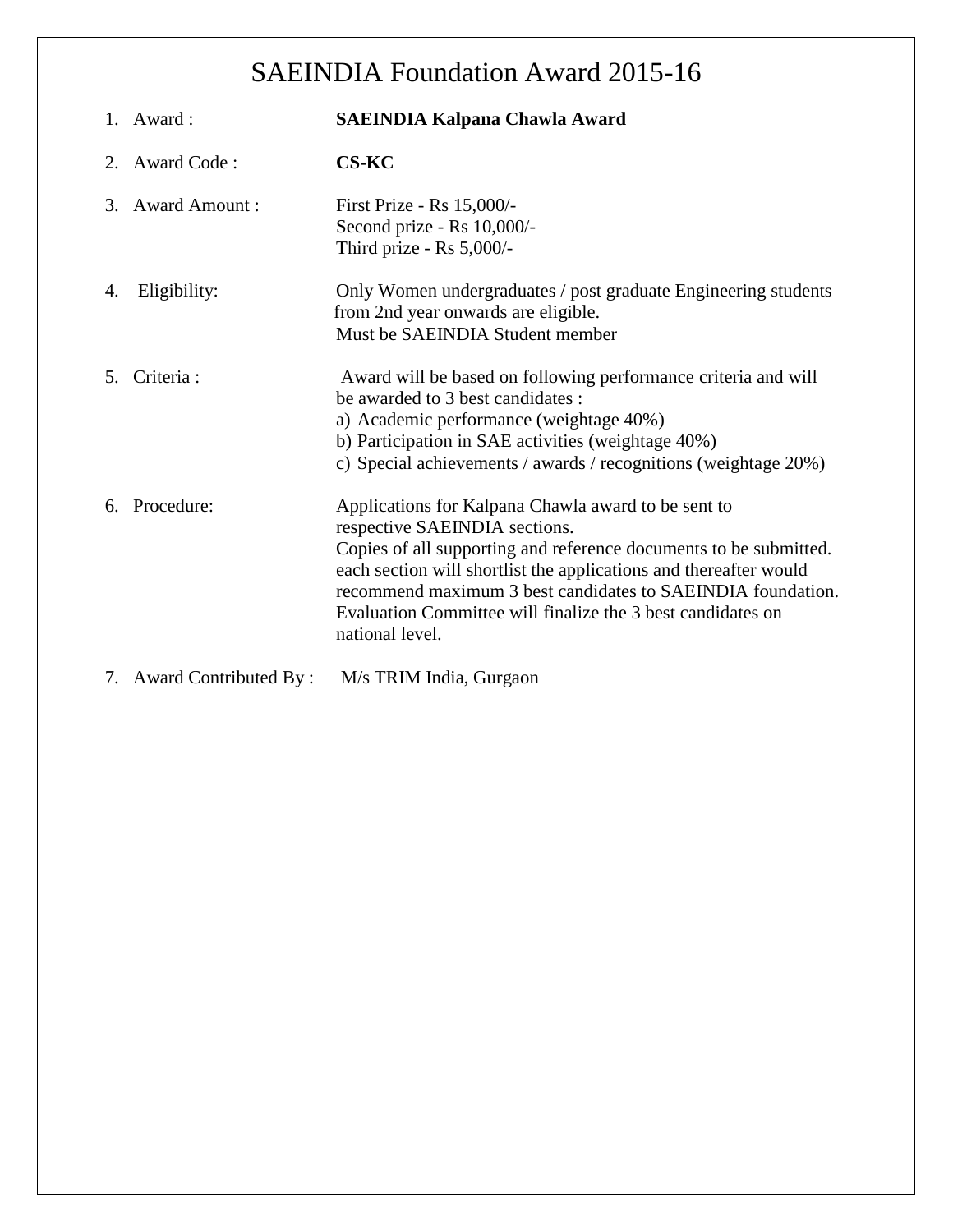| 1.Award:         | <b>SAEINDIA Section Awards</b>                                                                                                                                                                                                                                                                                                                                                                                                                                                                                                                         |
|------------------|--------------------------------------------------------------------------------------------------------------------------------------------------------------------------------------------------------------------------------------------------------------------------------------------------------------------------------------------------------------------------------------------------------------------------------------------------------------------------------------------------------------------------------------------------------|
| 2. Award Code:   | $CS-SA$                                                                                                                                                                                                                                                                                                                                                                                                                                                                                                                                                |
| 3. Award Amount: | Scholarship amount of Rs 4000/- to each awardee.<br>The number of scholarships under various sections is as follows:<br>Southern Section - 15 nos<br>Northern Section - 6 nos<br>Western Section - 11 nos<br>Eastern Section - 2 nos<br>Bangalore Section - 3 nos<br>The numbers are in ratio of College student members.<br>Divisions to be taken care of by respective Sections.                                                                                                                                                                     |
| 4. Eligibility:  | Undergraduate Engineering students, from 3rd year onwards are<br>eligible.<br>Must be SAEINDIA Student member continuously for minimum 2 years.                                                                                                                                                                                                                                                                                                                                                                                                        |
| 5.Criteria:      | Award will be based on following performance criteria :<br>a) Academic performance (weightage 40%)<br>b) Promoting Membership in College club. (Weightage 20%)<br>c) SAE Activities at college level. (Weightage 20%)<br>d) Special achievements / awards / recognitions (weightage 20%)                                                                                                                                                                                                                                                               |
| 6.Procedure:     | Applications to be sent to respective SAEINDIA sections.<br>Copies of all supporting and reference documents to be submitted.<br>Each section will shortlist the applications and final names shall be<br>selected by Section Committee.<br>Sections shall forward the selected names to SAEINDIA Foundation<br>along with criteria of selection of names & numbers as above.<br>SAEINDIA Foundation shall issue the Award amount and certificates<br>After Annual Award Ceremony, same to be awarded to students at a<br>Section level College event. |

7.Award Contributed By : SAEINDIA Foundation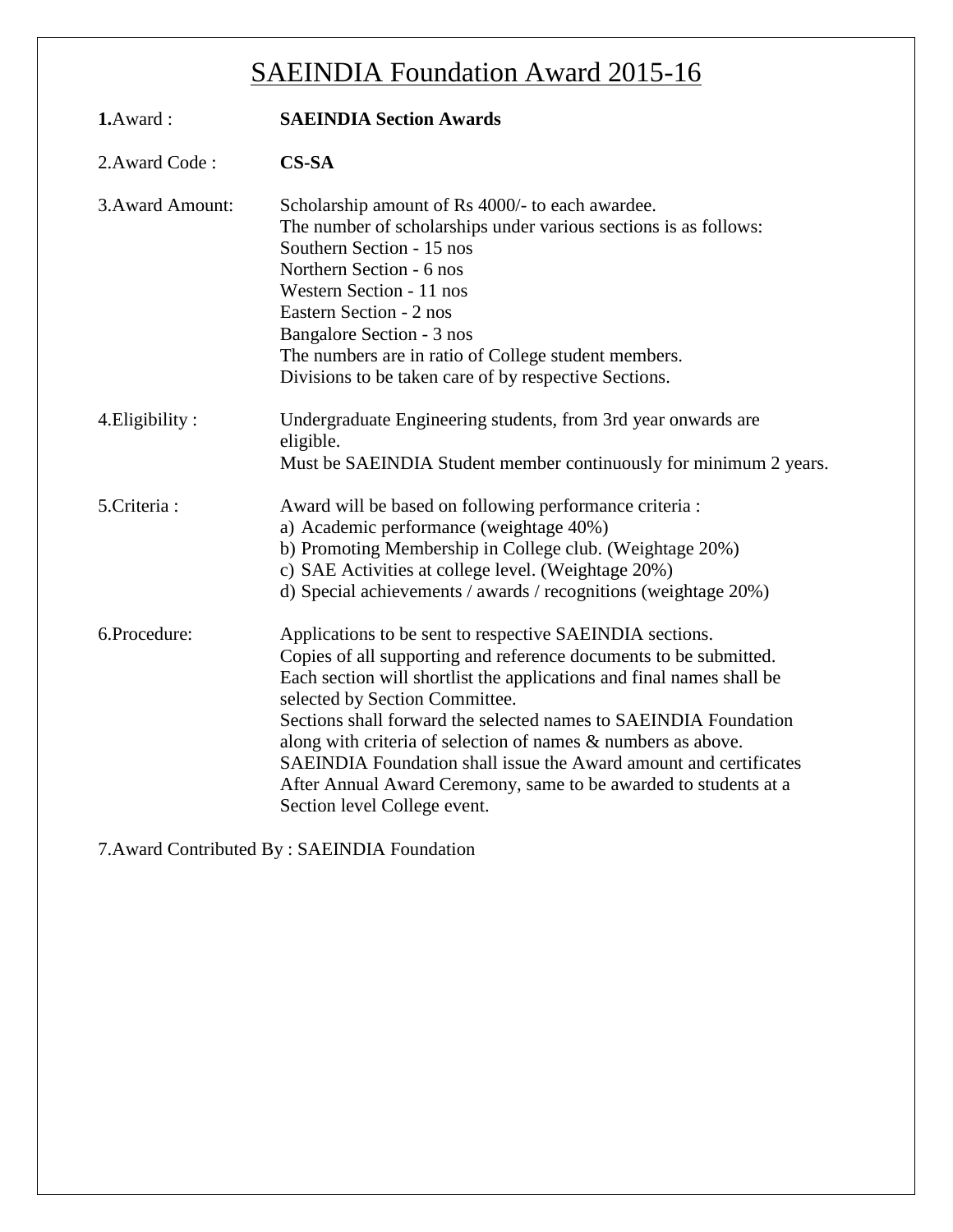| 1.Award:                 | <b>Prof B S Murthy Award</b>                                                                                                                                                                                                                                                                                                                                                                                                                                                                            |
|--------------------------|---------------------------------------------------------------------------------------------------------------------------------------------------------------------------------------------------------------------------------------------------------------------------------------------------------------------------------------------------------------------------------------------------------------------------------------------------------------------------------------------------------|
| 2. Award Code:           | <b>CS-MA</b>                                                                                                                                                                                                                                                                                                                                                                                                                                                                                            |
| 3. Award Amount:         | First Prize - Rs 4000/-<br>Second prize - Rs 2000/-                                                                                                                                                                                                                                                                                                                                                                                                                                                     |
| 4. Eligibility:          | Undergraduate Engineering students, who are in 3rd or 4 <sup>th</sup><br>Year.<br>Must be SAEINDIA Student member                                                                                                                                                                                                                                                                                                                                                                                       |
| 5. Topic of Paper:       | Engine Fuel Efficiency and Emission Control                                                                                                                                                                                                                                                                                                                                                                                                                                                             |
| 6.Criteria:              | Award will be based on following criteria of papers :                                                                                                                                                                                                                                                                                                                                                                                                                                                   |
|                          | a) Original research work done by the student (weightage<br>25%)<br>b) Depth of study done (weightage 25%)<br>c) Impact on environment (weightage 25%)<br>d) Practical applicability of the research. (Weightage 25%)                                                                                                                                                                                                                                                                                   |
| 7. Procedure:            | Applications to be forwarded by Faculty Advisor and<br>Head of Department.<br>Applications to be sent to respective sections. Copies of all<br>supporting and reference documents to be submitted.<br>Section Committee will finalize the 2 best papers and<br>forward to SAEINDIA Foundation. Technical Committee<br>at SAEINDIA Foundation will select the best 2<br>nominations at National level.<br>Papers to be presented at SAEINDIA International<br>Mobility Conference or similar conference. |
| 8. Award Contributed By: | <b>SAE</b> International                                                                                                                                                                                                                                                                                                                                                                                                                                                                                |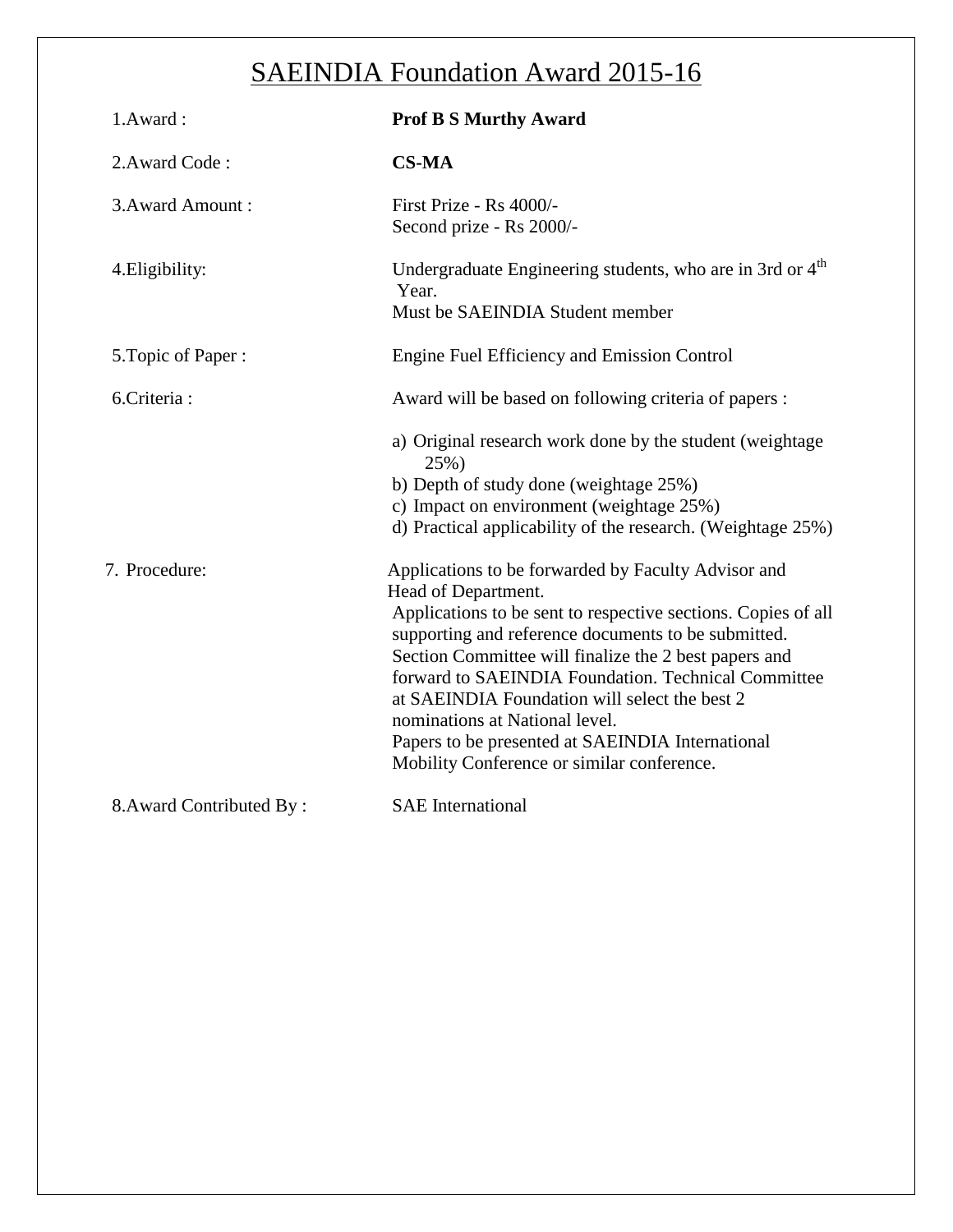| 1.Award:                 | <b>Myers-Uyehara Outstanding Student Paper Award</b>                                                                                                                                                                                                                                                                                                                                                                                                                                                                                                                                                                                                                                                         |
|--------------------------|--------------------------------------------------------------------------------------------------------------------------------------------------------------------------------------------------------------------------------------------------------------------------------------------------------------------------------------------------------------------------------------------------------------------------------------------------------------------------------------------------------------------------------------------------------------------------------------------------------------------------------------------------------------------------------------------------------------|
| 2. Award Code:           | <b>CS-MU</b>                                                                                                                                                                                                                                                                                                                                                                                                                                                                                                                                                                                                                                                                                                 |
| 3. Award Amount:         | First Prize - Rs 15,000/-<br>Second Prize - Rs 10,000/-<br>Third Prize - Rs 5000/-                                                                                                                                                                                                                                                                                                                                                                                                                                                                                                                                                                                                                           |
| 4. Eligibility:          | Undergraduate Engineering students, who are in 4th Year<br>and Postgraduate Engineering students.<br>Must be SAEINDIA Student member                                                                                                                                                                                                                                                                                                                                                                                                                                                                                                                                                                         |
| 5. Topic of Paper:       | The paper may be based on project / thesis in any of the<br>below area:<br>a) Vehicle Dynamics and Handling<br>b) Automotive Infotronics<br>c) On Board Diagnostics<br>d) Simulation and Modeling                                                                                                                                                                                                                                                                                                                                                                                                                                                                                                            |
| 6. Criteria:             | Award will be based on following criteria of papers :                                                                                                                                                                                                                                                                                                                                                                                                                                                                                                                                                                                                                                                        |
|                          | a) Original research work done by the student (weightage<br>25%)<br>b) Depth of study done (weightage 25%)<br>c) Impact on environment (weightage 25%)<br>d) Practical applicability of the research. (Weightage 25%)                                                                                                                                                                                                                                                                                                                                                                                                                                                                                        |
| 7.Procedure:             | Applications to be forwarded by Thesis Advisor.<br>Applications to be sent to respective SAEINDIA Sections.<br>Applications to include Recommendation letter one each<br>from Thesis advisor and Faculty Advisor and it should be<br>mentioned that the paper has been prepared from the<br>student's own project / thesis work.<br>Copies of all supporting and reference documents to be<br>submitted.<br>Section Committee will finalize the 3 best papers and<br>forward to SAEINDIA Foundation.<br>Technical Committee at SAEINDIA Foundation will select<br>the best 3 nominations at National level.<br>Papers to be presented at SAEINDIA International<br>Mobility Conference or similar conference |
| 8. Award Contributed By: | <b>SAE</b> International                                                                                                                                                                                                                                                                                                                                                                                                                                                                                                                                                                                                                                                                                     |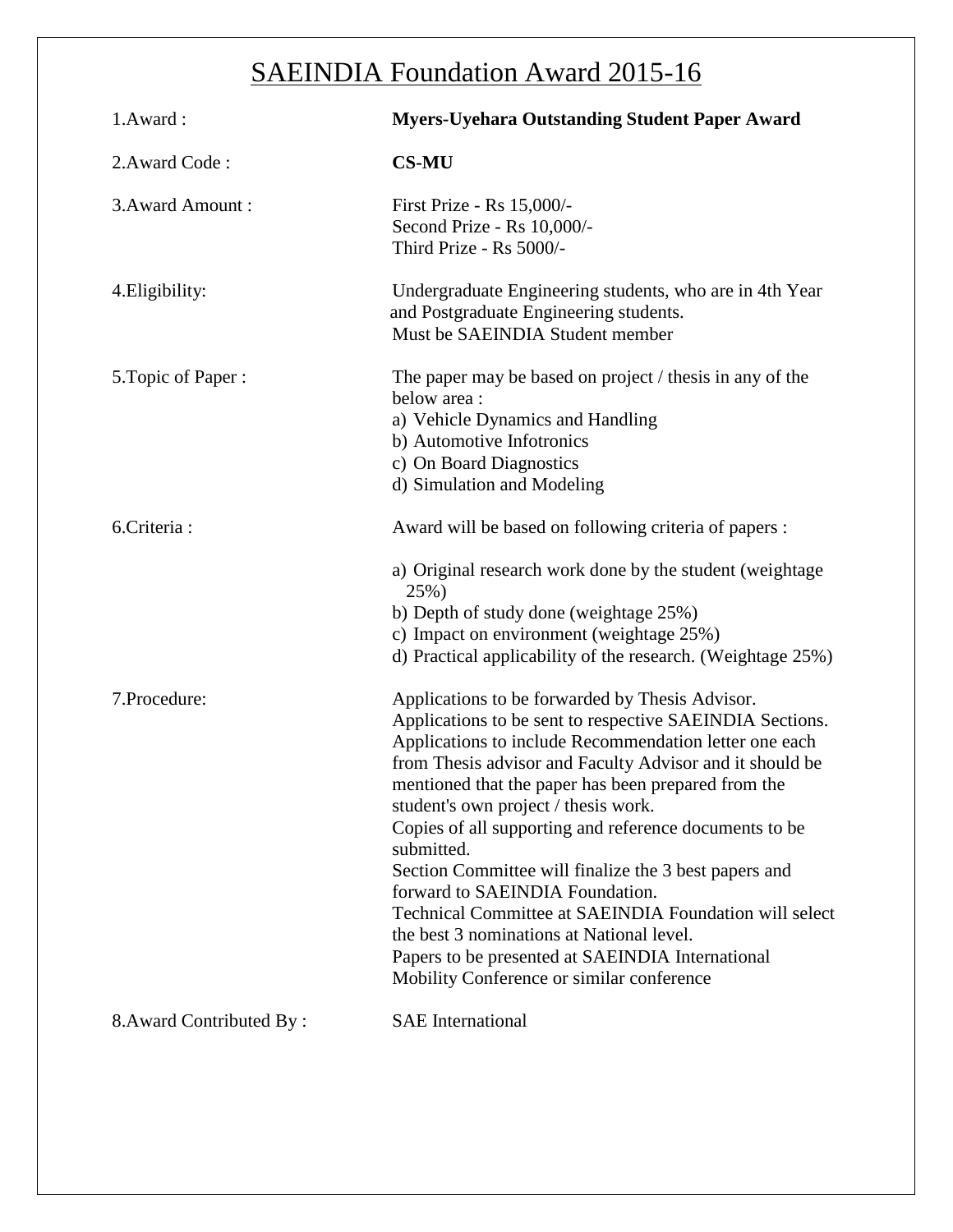| 1. Award:                | <b>Revathi Iyer Memorial Award</b>                                                                                                                                                                                                                                                                                                                                                                                                                                                                                |
|--------------------------|-------------------------------------------------------------------------------------------------------------------------------------------------------------------------------------------------------------------------------------------------------------------------------------------------------------------------------------------------------------------------------------------------------------------------------------------------------------------------------------------------------------------|
| 2. Award Code:           | <b>CS-RI</b>                                                                                                                                                                                                                                                                                                                                                                                                                                                                                                      |
| 3. Purpose of Award:     | This award has been constituted in memory of Ms Revathi<br>Iyer who was an excellent writer.<br>The award is for Excellence in Technical Writing.                                                                                                                                                                                                                                                                                                                                                                 |
| 4. Award Amount:         | First Prize - Rs 3000/-<br>Second prize - Rs 2000/-<br>Third Prize - Rs 1000/-                                                                                                                                                                                                                                                                                                                                                                                                                                    |
| 5. Eligibility:          | Undergraduate Engineering students, who are in 3rd or 4th<br>Year.<br>Must be SAEINDIA Student member                                                                                                                                                                                                                                                                                                                                                                                                             |
| 6. Topic of Paper:       | Technical paper may be written on any of the following<br>Area:<br>a) Engine Fuel Efficiency and Emission Control<br>b) Vehicle Dynamics and Handling<br>c) Automotive Infotronics<br>d) On Board Diagnostics<br>e) Simulation and Modeling                                                                                                                                                                                                                                                                       |
| 7. Criteria:             | Award will be based on following criteria of papers :<br>a) Technical Content evaluation on parameters - (weightage 50%)<br>-Content is clearly described and demonstrates in-depth knowledge.<br>-Content is coherent, concise, consistent and well thought<br>Conclusion is clearly described<br>b) Presentation evaluation on parameters - (weightage 50%)<br>-Writing is well structured and formatted<br>-Figures, Tables and references are numbered and acknowledged<br>-Writing style and correct grammar |
| 8.Procedure:             | Applications to be sent to respective SAEINDIA Section.<br>Copies of all supporting and reference documents to be submitted.<br>Section Committee will finalize the 3 best papers and forward to<br><b>SAEINDIA Foundation.</b><br>Technical Committee at SAEINDIA Foundation will select the<br>best 3 nominations at National level.<br>Papers to be presented at SAEINDIA International Mobility<br>Conference or similar conference                                                                           |
| 9. Award Contributed By: | Mr Murli Iyer, SAE International                                                                                                                                                                                                                                                                                                                                                                                                                                                                                  |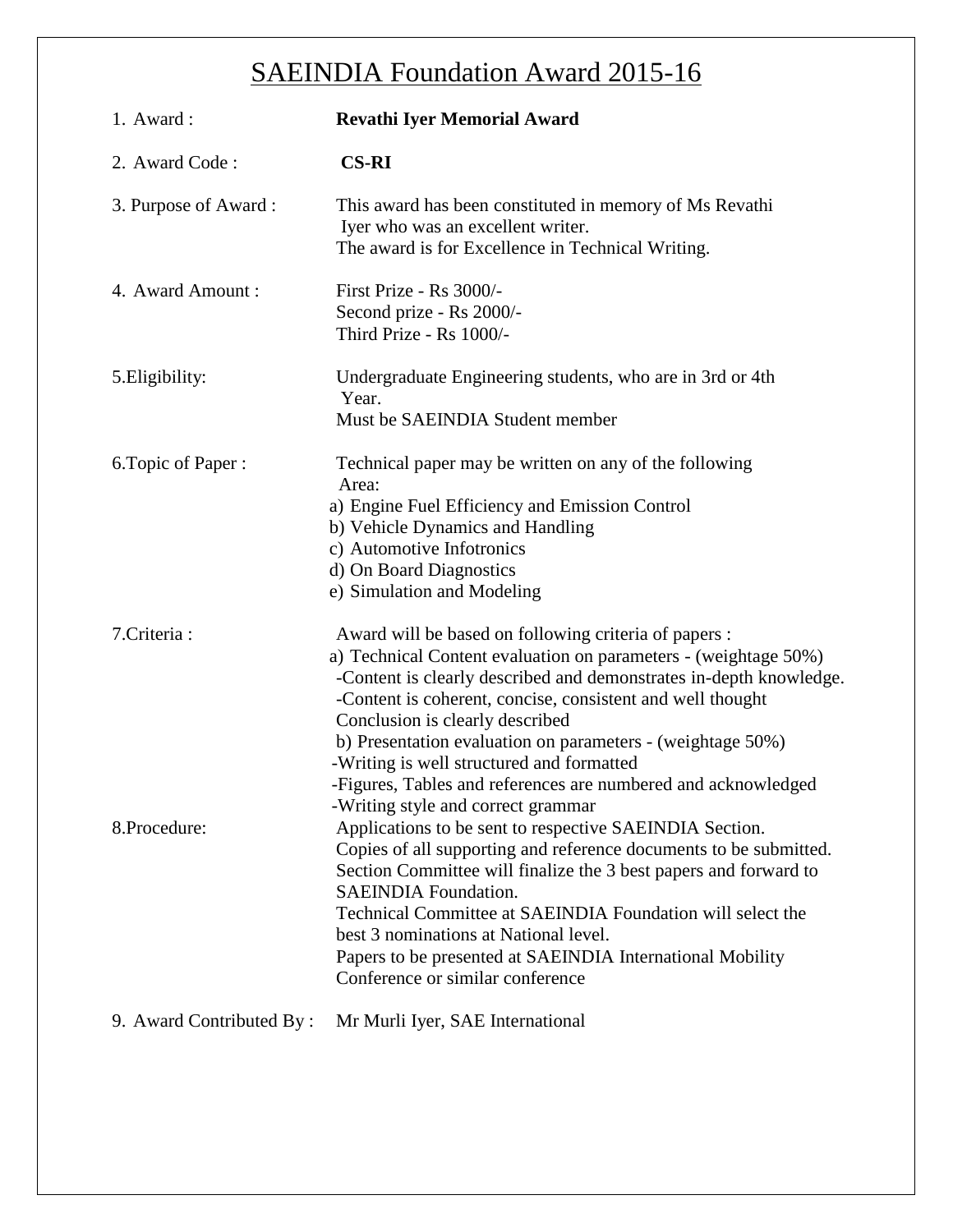| 1.Award:                 | <b>SAEINDIA Student of the Year Award</b>                                                                                                                                                                                                                                                                                                                                                                                                                                 |
|--------------------------|---------------------------------------------------------------------------------------------------------------------------------------------------------------------------------------------------------------------------------------------------------------------------------------------------------------------------------------------------------------------------------------------------------------------------------------------------------------------------|
| 2. Award Code:           | $CS-SY$                                                                                                                                                                                                                                                                                                                                                                                                                                                                   |
| 3. Award Amount:         | First Prize - Rs 15,000/-<br>Second prize - Rs 10,000/-<br>Third prize - Rs 5,000/-                                                                                                                                                                                                                                                                                                                                                                                       |
| 4. Eligibility:          | Undergraduate Engineering students, from 2nd year onwards are<br>eligible.<br>Must be SAEINDIA Student member.                                                                                                                                                                                                                                                                                                                                                            |
| 5. Criteria:             | Award will be based on following performance criteria and will be<br>awarded to 3 best candidates :<br>a) Academic performance (weightage 40%)<br>b) Leadership role in SAE activities at college level (weightage<br>40%)<br>c) Special achievements / awards / recognitions (weightage 20%)                                                                                                                                                                             |
| 6.Procedure:             | Applications to be sent to respective SAEINDIA sections.<br>Copies of all supporting and reference documents to be submitted.<br>Each section will shortlist the applications and thereafter would<br>recommend maximum 3 best candidates to SAEINDIA foundation.<br>Technical Committee at SAEINDIA Foundation will select the<br>best 3 nominations at National level.<br>Papers to be presented at SAEINDIA International Mobility<br>Conference or similar conference |
| 7. Award Contributed By: | M/s JBM Group, Gurgaon                                                                                                                                                                                                                                                                                                                                                                                                                                                    |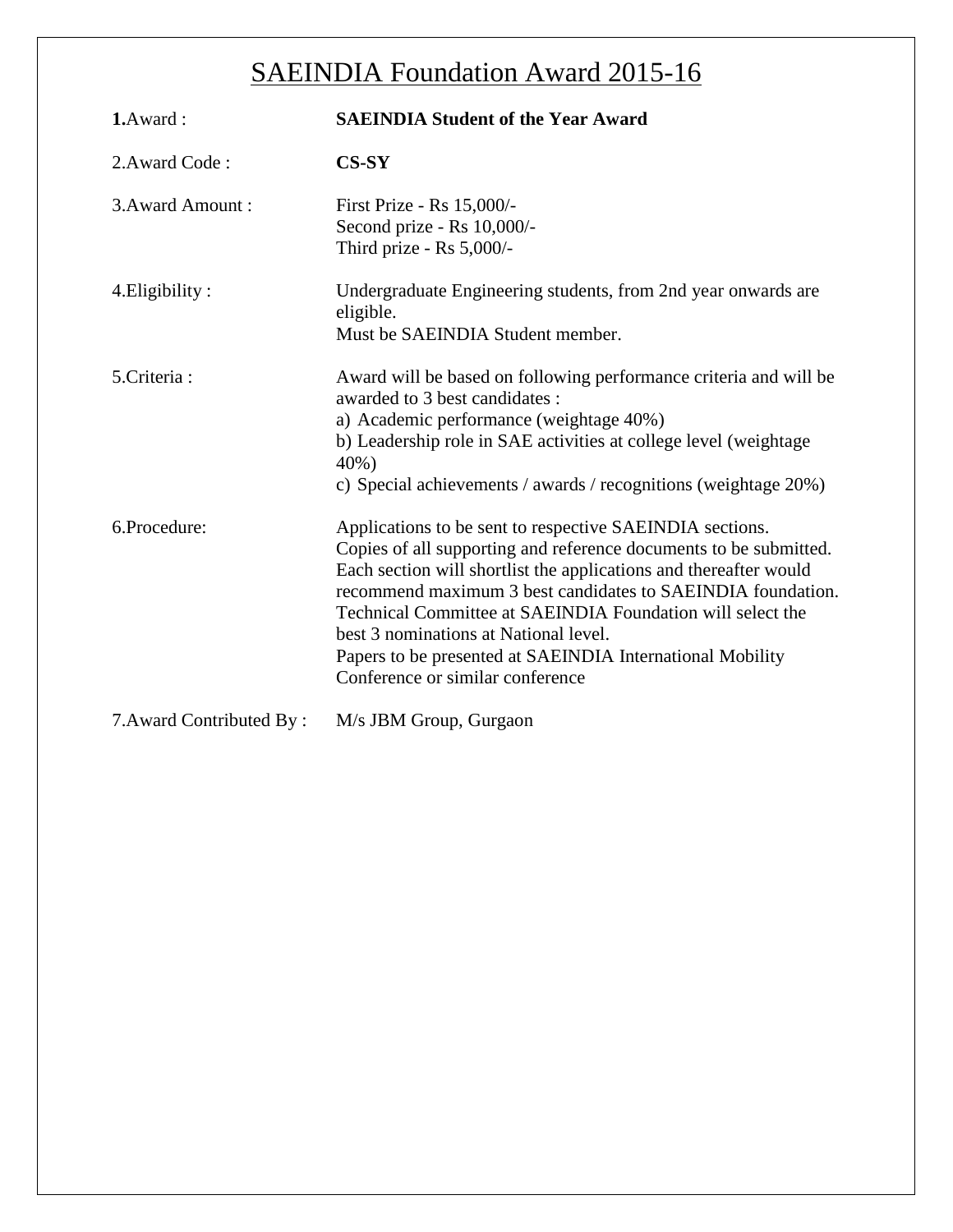| 1.Award:                 | <b>SAEINDIA Engineer of the Year Award</b>                                                                                                                                                                                                                                                                                                                                                              |
|--------------------------|---------------------------------------------------------------------------------------------------------------------------------------------------------------------------------------------------------------------------------------------------------------------------------------------------------------------------------------------------------------------------------------------------------|
| 2. Award Code:           | WP-EY                                                                                                                                                                                                                                                                                                                                                                                                   |
| 3. Award Amount:         | No Cash Award                                                                                                                                                                                                                                                                                                                                                                                           |
| 4. Eligibility:          | Working engineering graduate professionals.<br>Must have minimum 3 years working experience<br>Must be SAEINDIA regular member                                                                                                                                                                                                                                                                          |
| 5. Criteria:             | Award will be based on following performance criteria and will be<br>awarded to 3 best candidates :<br>a) Performance and achievement at work (weightage 40%)<br>(To be supported by Letter of recommendation by immediate)<br>superior at your organization).<br>b) Contribution to SAE activities at section level (weightage 40%)<br>c) Special achievements / awards / recognitions (weightage 20%) |
| 6.Procedure:             | Applications to be sent to respective SAEINDIA sections.<br>Copies of all supporting and reference documents to be submitted.<br>Each section will shortlist the applications and thereafter would<br>recommend maximum 3 best candidates to SAEINDIA foundation.<br>Technical Committee will finalize the 3 best candidates on<br>National level.                                                      |
| 7. Award Contributed By: | M/s Caparo Group, Gurgaon                                                                                                                                                                                                                                                                                                                                                                               |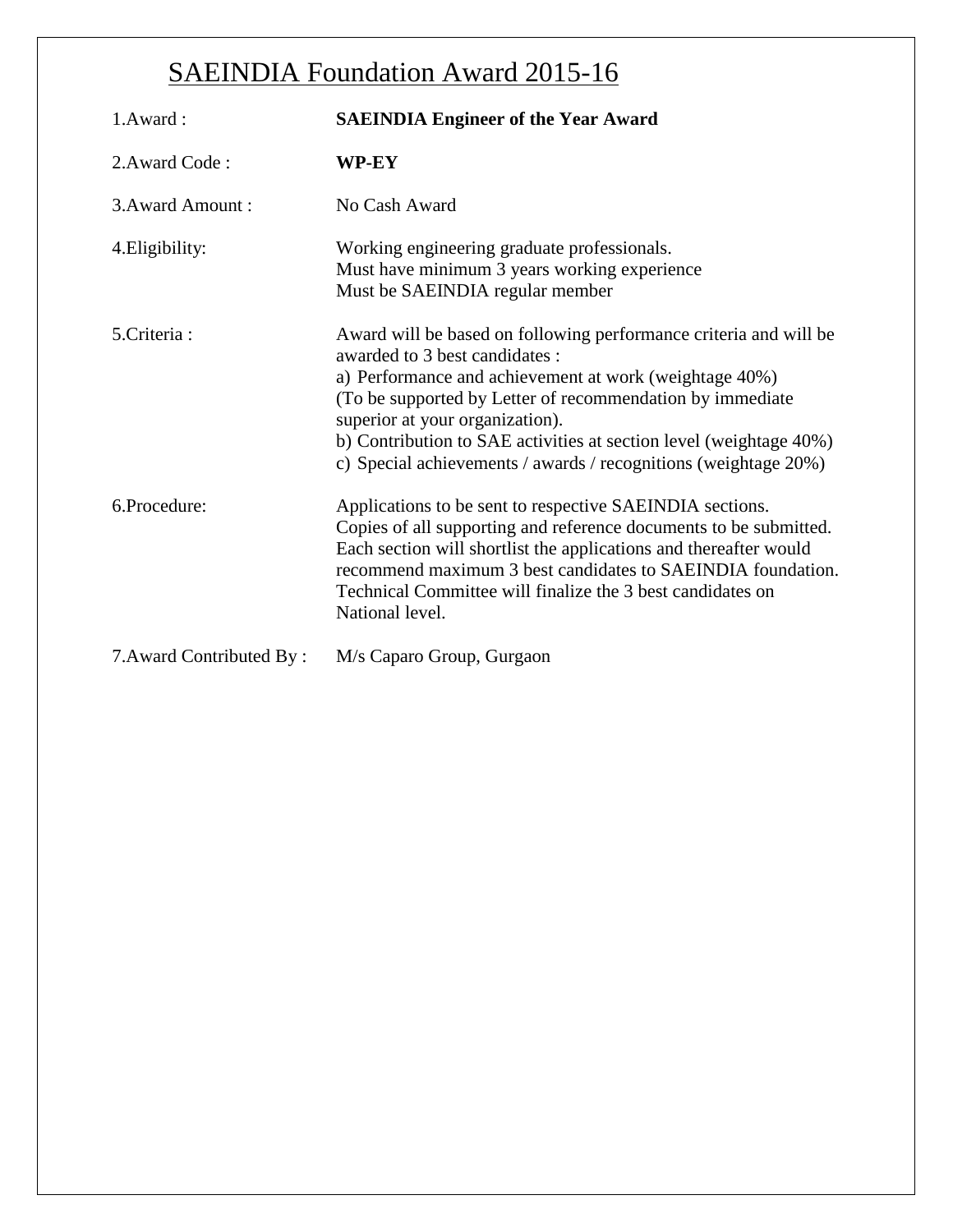| 1.Award:                 | <b>SAEINDIA Champions Award</b>                                                                                                                                                                                                                                                                                                                                                  |
|--------------------------|----------------------------------------------------------------------------------------------------------------------------------------------------------------------------------------------------------------------------------------------------------------------------------------------------------------------------------------------------------------------------------|
| 2. Award Code:           | <b>SV-CA</b>                                                                                                                                                                                                                                                                                                                                                                     |
| 3. Award Amount:         | No Cash Award                                                                                                                                                                                                                                                                                                                                                                    |
| 4. Eligibility:          | Volunteers of SAEINDIA sections and SAEINDIA Foundation<br>Must be holding / have held a post in section for at least 2 years.<br>The holding period may be in past or present.<br>Must be / have been a SAEINDIA regular member                                                                                                                                                 |
| 5. Criteria:             | Award will be based on following performance criteria and will be<br>awarded to 5 best candidates :<br>a) Performance and contribution to SAE activities at Section level<br>Special impact on Section activities. (Weightage 40%)<br>b) Contribution to SAE activities at National level. (weightage<br>40%)<br>c) Special achievements / awards / recognitions (weightage 20%) |
| 6.Procedure:             | Nominations to be sent to respective SAEINDIA sections.<br>Nominations may be given by any SAEINDIA member<br>Each section will shortlist the nominations and thereafter would<br>recommend maximum 2 best candidates to SAEINDIA foundation.<br>Technical Committee will finalize max 5 best candidates on<br>National level.                                                   |
| 7. Award Contributed By: | M/s PRICOL, Coimbatore                                                                                                                                                                                                                                                                                                                                                           |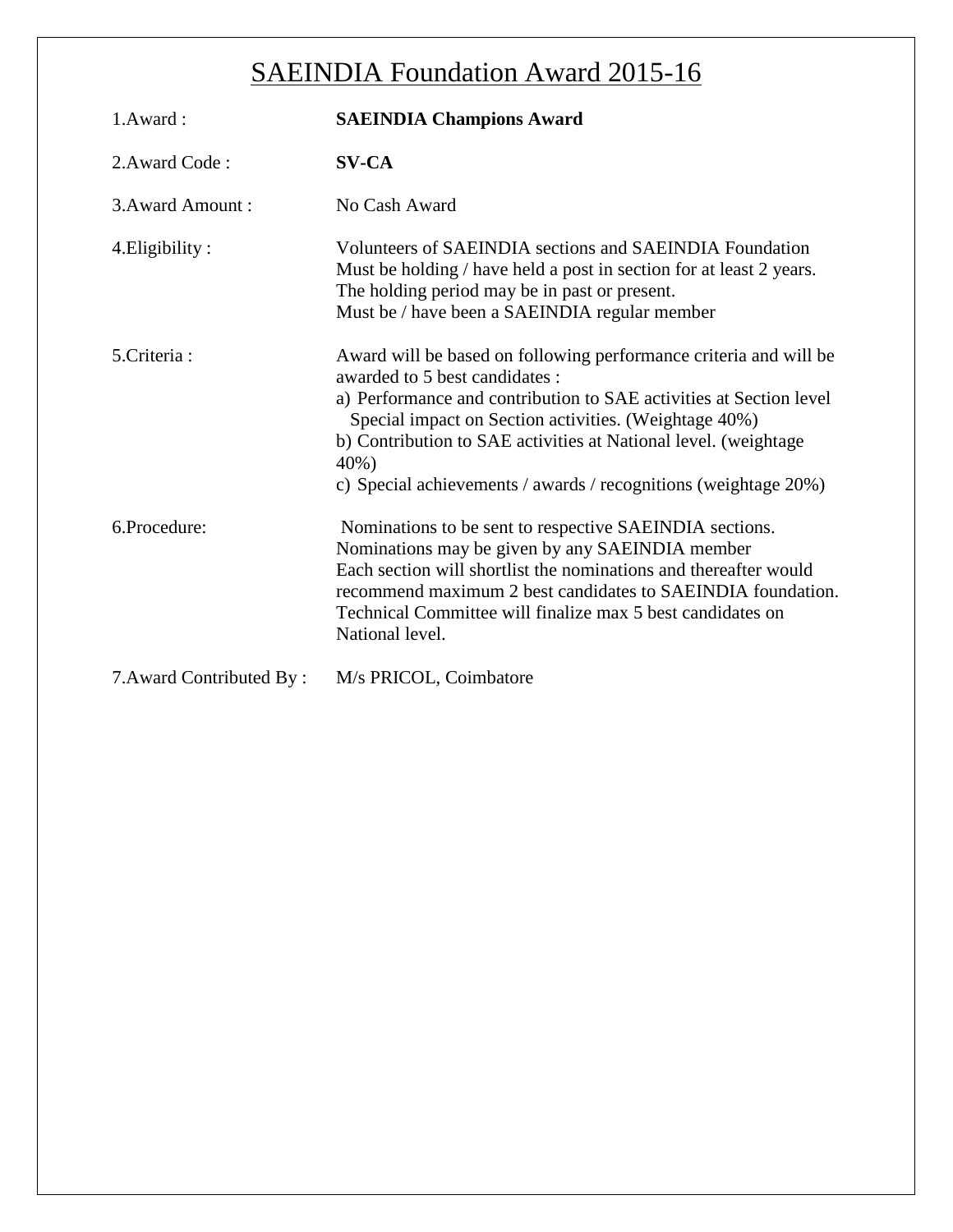| 1.Award:                 | <b>SAEINDIA Guru Awards</b>                                                                                                                                                                                                                                                                      |
|--------------------------|--------------------------------------------------------------------------------------------------------------------------------------------------------------------------------------------------------------------------------------------------------------------------------------------------|
| 2. Award Code:           | $UP-GA$                                                                                                                                                                                                                                                                                          |
| 3. Award Amount:         | No Cash Award                                                                                                                                                                                                                                                                                    |
| 4. Eligibility:          | University professors University / College must be<br>promoting .SAEINDIA activities.<br>Must have minimum 10 years teaching experience.<br>Must be SAEINDIA regular member                                                                                                                      |
| 5. Criteria:             | Award will be based on following performance criteria and will be<br>awarded to 3 best candidates :<br>a) Performance and achievement at University / College<br>(weightage 40%)                                                                                                                 |
|                          | (to be supported by Letter of recommendation by immediate<br>superior at your University / College).                                                                                                                                                                                             |
|                          | b) Contribution to SAE activities at College and Section level<br>(weightage 40%)<br>c) Special achievements / awards / recognitions (weightage 20%)                                                                                                                                             |
| 6.Procedure:             | Applications to be sent to respective SAEINDIA sections.<br>Each section will shortlist the applications and thereafter would<br>recommend maximum 2 best candidates to SAEINDIA foundation.<br>Senior Committee at SAEINDIA Foundation will select the best 3<br>nominations at National level. |
| 7. Award Contributed By: | M/s Asahi India, Gurgaon                                                                                                                                                                                                                                                                         |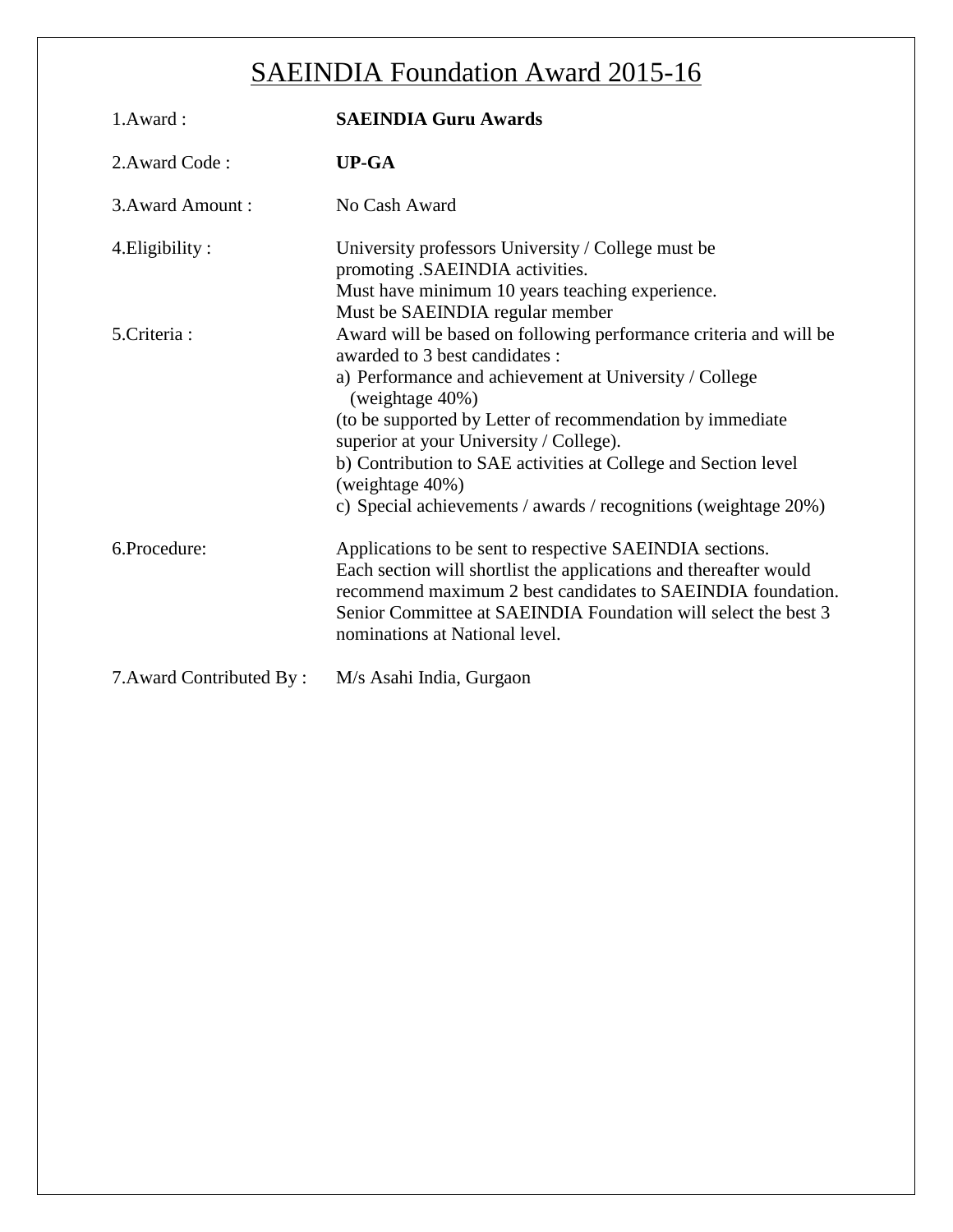| 1.Award:                 | <b>SAEINDIA Life Time Achievement Award</b>                                                                                                                                                                                                                                                                                        |
|--------------------------|------------------------------------------------------------------------------------------------------------------------------------------------------------------------------------------------------------------------------------------------------------------------------------------------------------------------------------|
| 2. Award Code:           | <b>LTA</b>                                                                                                                                                                                                                                                                                                                         |
| 3. Award Amount:         | No Cash Award                                                                                                                                                                                                                                                                                                                      |
| 4. Eligibility:          | Senior Members of SAEINDIA Sections or<br><b>SAEINDIA</b> Foundation<br>Must be / have been a SAEINDIA regular member                                                                                                                                                                                                              |
| 5. Criteria:             | Award shall be on exclusive basis. Exemplary<br>Contribution towards SAEINDIA.<br>Area of influence on Mobility community in India<br><b>Extraordinary Leader</b>                                                                                                                                                                  |
| 6. Procedure:            | Nominations to be sent to SAEINDIA Foundation directly.<br>Nominations may be given by SAEINDIA Section Volunteers,<br>who hold a post in sections or are members of section working<br>committees. Senior Committee will finalize the Best deserving<br>person.<br>Award may or may not be given depending on suitable candidate. |
| 7. Award Contributed By: | ARAI, Pune                                                                                                                                                                                                                                                                                                                         |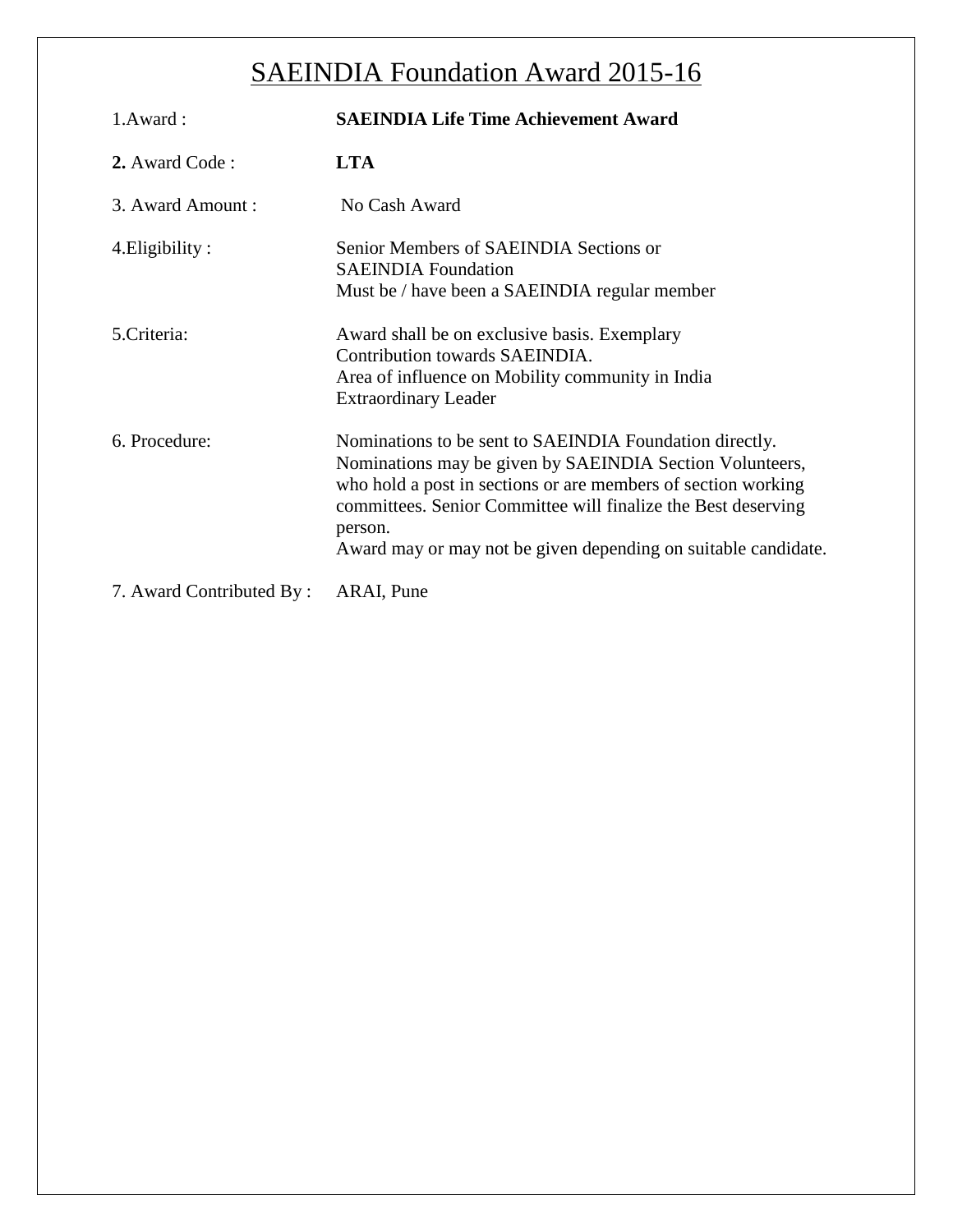| 1.Award:                 | <b>SAEINDIA Roll of Honor Award</b>                                                                                                                                                                                                                                               |
|--------------------------|-----------------------------------------------------------------------------------------------------------------------------------------------------------------------------------------------------------------------------------------------------------------------------------|
| 2. Award Code:           | <b>ROH</b>                                                                                                                                                                                                                                                                        |
| 3. Award Amount:         | No Cash Award                                                                                                                                                                                                                                                                     |
| 4. Eligibility:          | Senior Members of SAEINDIA<br>Must be SAEINDIA regular member<br>Must have been Office bearers of SAEINDIA or sections.<br>Must have more than 15 years working / teaching experience.                                                                                            |
| 5.Criteria:              | Number of awards to be around 3 nos.<br>a) Long standing contribution to Industry/ Government/<br>Academia, in the area of mobility.<br>b) Exemplary service to SAE activities in India.<br>c) Special achievements / awards / recognitions                                       |
| 6.Procedure:             | Nominations to be sent to SAEINDIA Foundation directly.<br>Nominations may be given by SAEINDIA Section Volunteers,<br>who hold a post in sections or are members of section working<br>committees.<br>Senior Committee will finalize the best candidate(s) on National<br>level. |
| 7. Award Contributed By: | <b>SAEINDIA</b> Foundation                                                                                                                                                                                                                                                        |